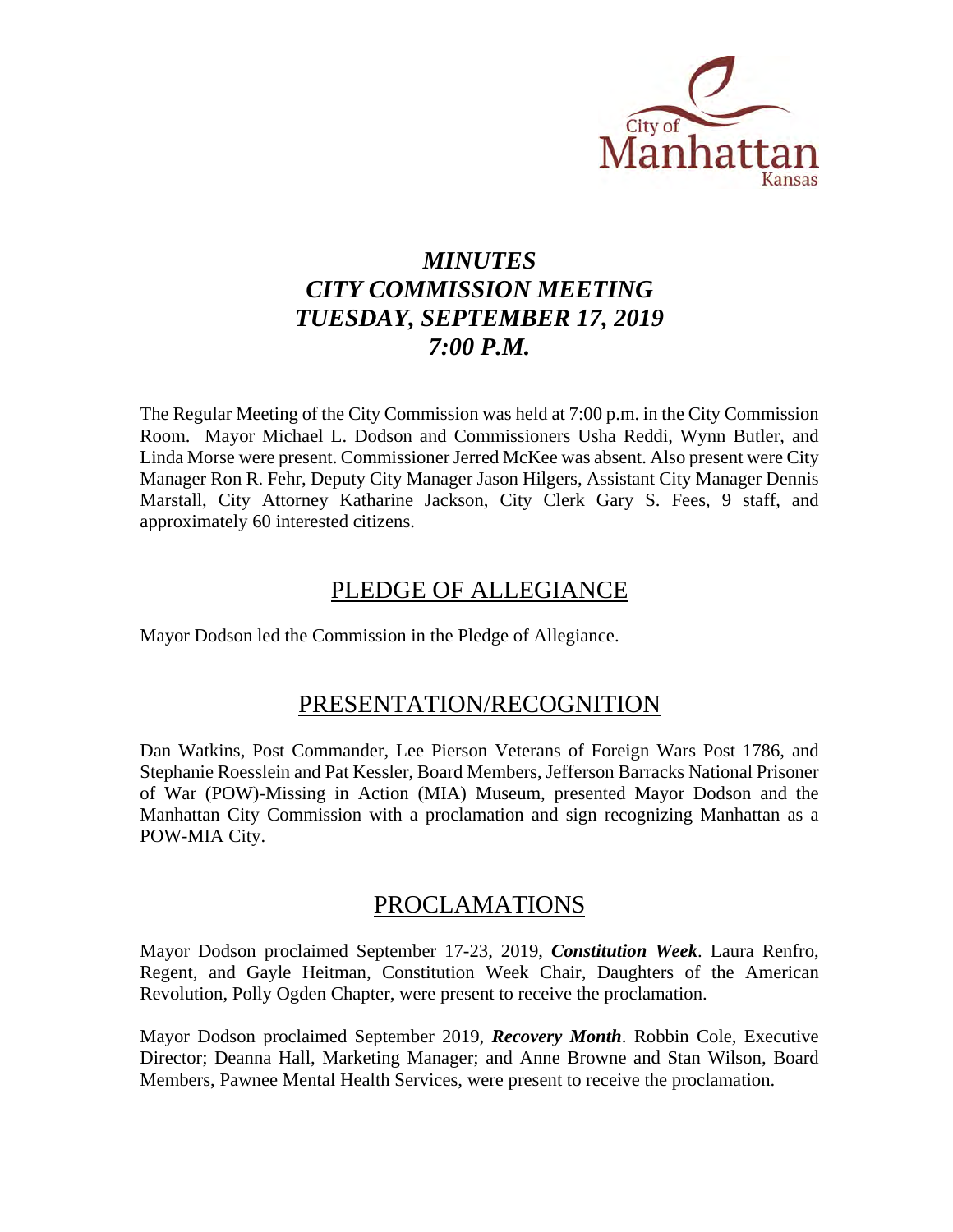**Minutes** City Commission Meeting September 17, 2019 Page 2

# COMMISSIONER COMMENTS

Commissioner Morse welcomed several planning students from Kansas State University who attended the meeting.

Commissioner Butler invited the public to attend the Johnny Kaw Plaza dedication on Friday, September 20, 2019, in City Park, starting at 4:30 p.m. He stated there will be fun activities for everyone and said the entire project was completed with donations from local businesses and individuals.

Mayor Dodson thanked Lori Bishop, Executive Director, Flint Hills Volunteer Center, and the many volunteers for organizing the 9/11: A Day of Remembrance at Bishop Stadium. He said this was an opportunity for the public to honor and recognize those that serve and protect. He highlighted the dignitaries that spoke at the ceremony, including Governor Laura Kelly, and expressed his appreciation for a great event.

# CONSENT AGENDA

(\* denotes those items discussed)

### **MINUTES**

The Commission approved the minutes of the Regular City Commission Meeting held Tuesday, September 3, 2019.

### **CLAIMS REGISTER NO. 2921**

The Commission approved Claims Register No. 2921 authorizing and approving the payment of claims from August 28, 2019 – September 10, 2019, in the amount of \$5,170,769.09.

### **FINAL PLAT – COLBERT HILLS, UNIT FIVE**

The Commission accepted the easements and rights-of-way, as shown on the Final Plat of Colbert Hills, Unit Five, generally located along the south side of Colbert Hills Drive and generally between Grand Mere Parkway and Vanesta Drive, based on conformance with the Manhattan Urban Area Subdivision Regulations.

### **FINAL PLAT – SCENIC CROSSING, UNIT FOUR**

The Commission accepted the easements and rights-of-way, as shown on the Final Plat of the Scenic Crossing, Unit Four, generally located northeast of the intersection of Anderson Avenue and Scenic Landing, based on conformance with the Manhattan Urban Area Subdivision Regulations.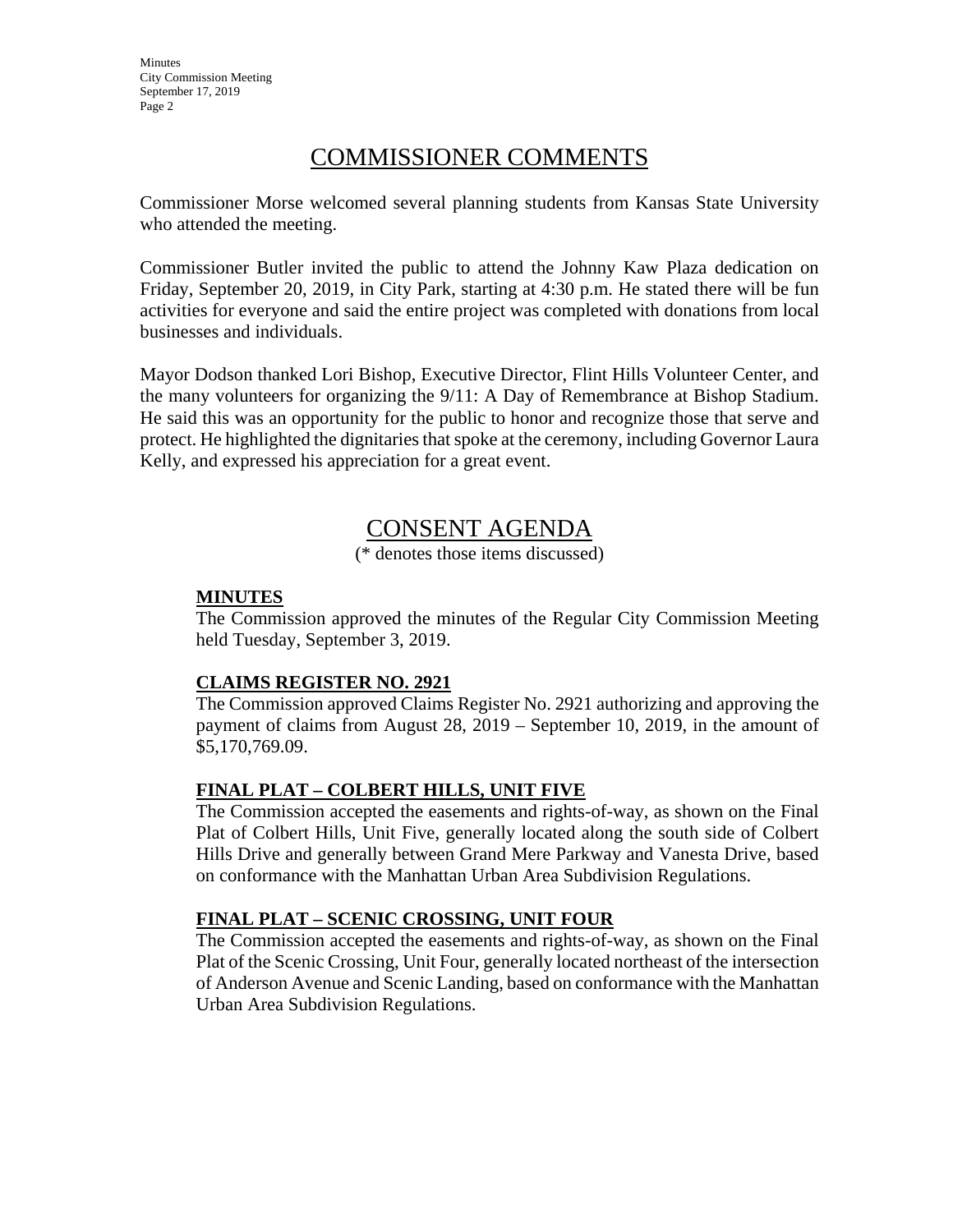### **ORDINANCE NO. 7447 - FIRST AMENDMENT - KDHE LOAN - WASTEWATER TREATMENT PLANT MECHANICAL, ELECTRICAL AND PLUMBING IMPROVEMENTS (SS1712, CIP #WW179E) AND HEADWORKS PUMP STATION IMPROVEMENTS (SS1713, CIP #WW178E)**

The Commission approved Ordinance No. 7447 authorizing the execution of a First Amendment to the Loan Agreement between the City of Manhattan, Kansas, and the State of Kansas, acting by and through the Kansas Department of Health and Environment, for the purpose of increasing the funding amount by \$400,000.00 to \$3,750,000.00 for the Wastewater Treatment Plant Mechanical, Electrical and Plumbing Improvements (SS1712, CIP #WW179E) and Headworks Pump Station Improvements (SS1713, CIP #WW178E), through the Kansas Water Pollution Control Revolving Loan Fund the KWPCRF Project No. C20 2064 01.

#### **RESOLUTION NO. 091719-A - DISPOSE OF CITY SURPLUS**

The Commission approved Resolution No. 091719-A authorizing the disposal of City surplus property.

#### **RESOLUTION NO. 091719-B - POLICY - CONTINUING DISCLOSURE**

The Commission approved Resolution No. 091719-B establishing a continuing disclosure policy for the City.

#### **CONTRACT AMENDMENT NO. 2 - PROFESSIONAL SERVICES - NORTH MANHATTAN AVENUE, FROM CLAFLIN ROAD TO KEEN DRIVE, PHASE IIIB, PROJECT (ST1719)**

The Commission authorized the Mayor and City Clerk to execute Contract Amendment No. 2, in an amount not to exceed \$27,721.00, with Schwab-Eaton, of Manhattan, Kansas, for additional design services for the North Manhattan Avenue, from Claflin Road to Keen Drive, Phase IIIB, project (ST1719).

#### **AGREEMENT - PROFESSIONAL SERVICES - BROWNING AVENUE AND KIMBALL AVENUE STORM SEWER MAINTENANCE (SM1812)**

The Commission authorized the Mayor and City Clerk to execute an Agreement for Professional Engineering Services, in an amount not to exceed, \$21,409.00, with Schwab-Eaton, of Manhattan, Kansas, for the Browning Avenue and Kimball Avenue Storm Sewer Maintenance (SM1812).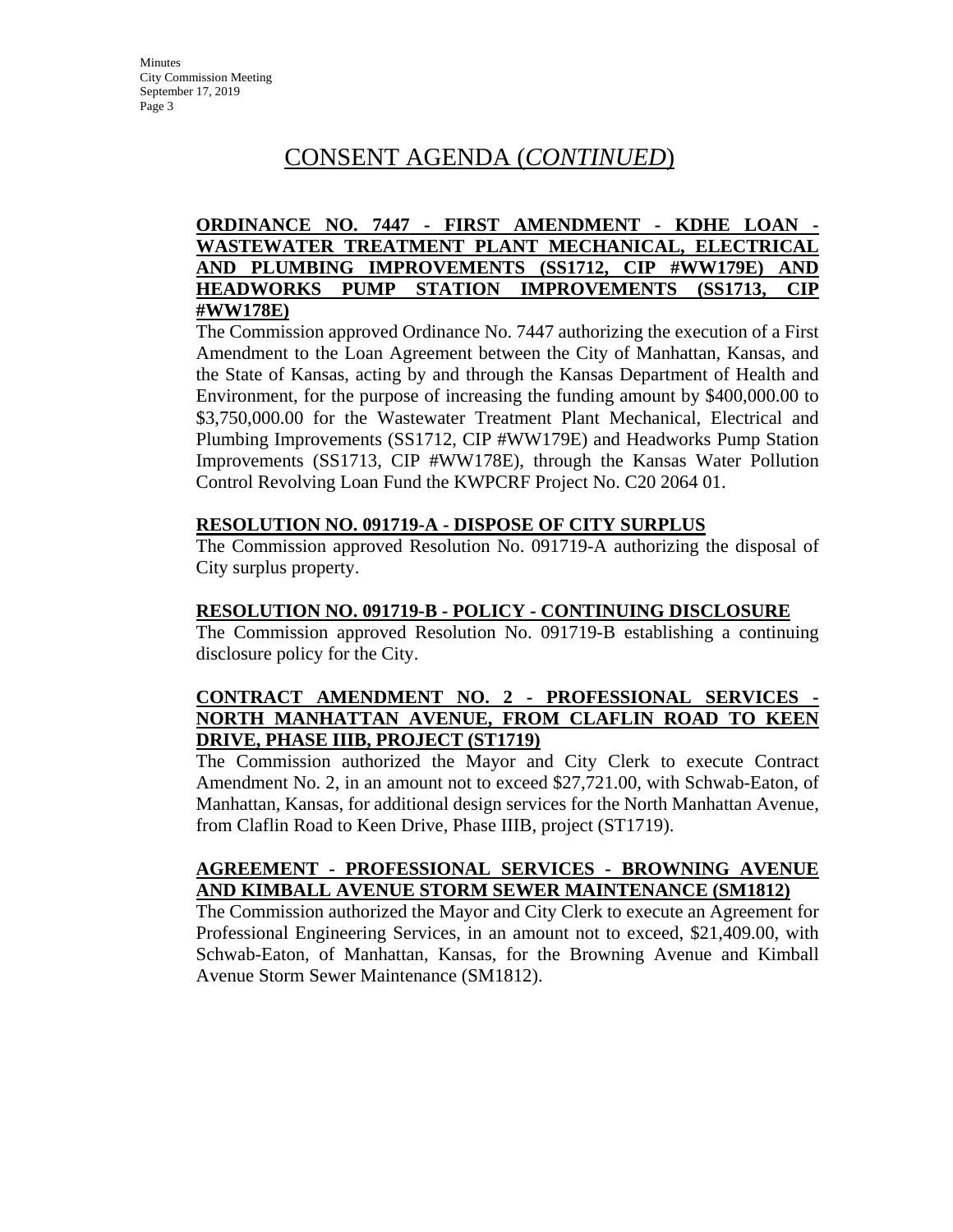### **\* AGREEMENT - RIGHTS-OF-WAY AND EASEMENT ACQUISITION SERVICES - MANHATTAN LEVEE (SP1908)**

Commissioner Butler highlighted the Manhattan Levee project. He discussed the importance of the levee for the entire community and the significance to protect the water treatment facility. He mentioned potential ways to fund the project and highlighted flooding events that occurred in the community in the early 1950s.

The Commission authorized the Mayor and City Clerk to execute an Agreement for Professional Engineering Services, in an amount not to exceed \$352,500.00, with SMH Consultants, of Manhattan, Kansas, for Manhattan Levee Rights-of-Way and Easement Acquisition Services (SP1908).

#### **\* CONTRACT AMENDMENT NO. 1 – LEGAL SERVICES - MANHATTAN LEVEE (SP1908)**

The Commission authorized the Mayor and City Clerk to execute Contract Amendment No. 1 to the City's agreement for professional services with Morrison, Frost, Olsen, Irvine & Schartz, LLP, for legal services related to the Manhattan Levee Rights-of-Way and Easement Acquisition Services (SP1908).

### **\* SERVICES AGREEMENT – CODE INSPECTIONS/PLANS REVIEW – BLUE TOWNSHIP**

Commissioner Morse highlighted the item. She extended her appreciation to Brad Claussen, Assistant Chief, Risk Reduction and Code Services, and to both governmental groups for their work on the Agreement.

Ron Fehr, City Manager, echoed Commissioner Morse's comments on the Services Agreement between Pottawatomie County and the City of Manhattan. He recognized those individuals that worked on the Agreement. He stated that Brad Claussen, Assistant Chief, Risk Reduction and Code Services, will be retiring from the City and thanked him for his service to the City.

The Commission authorized the Mayor and City Clerk to execute a Services Agreement between Pottawatomie County and the City of Manhattan, Kansas, relating to Building Codes and inspections along with associated plan review and construction inspections for a portion of Blue Township.

### **AUTHORIZE – ASBESTOS REMOVAL – 1001-1023 GARDEN WAY**

The Commission approved the sole-source proposal in the amount of \$34,095.00 with Associated Insulation, Inc., of Manhattan, Kansas, to abate asbestos from three residential buildings generally located at 1001-1023 Garden Way in conjunction with the Hazard Mitigation Grant requirements.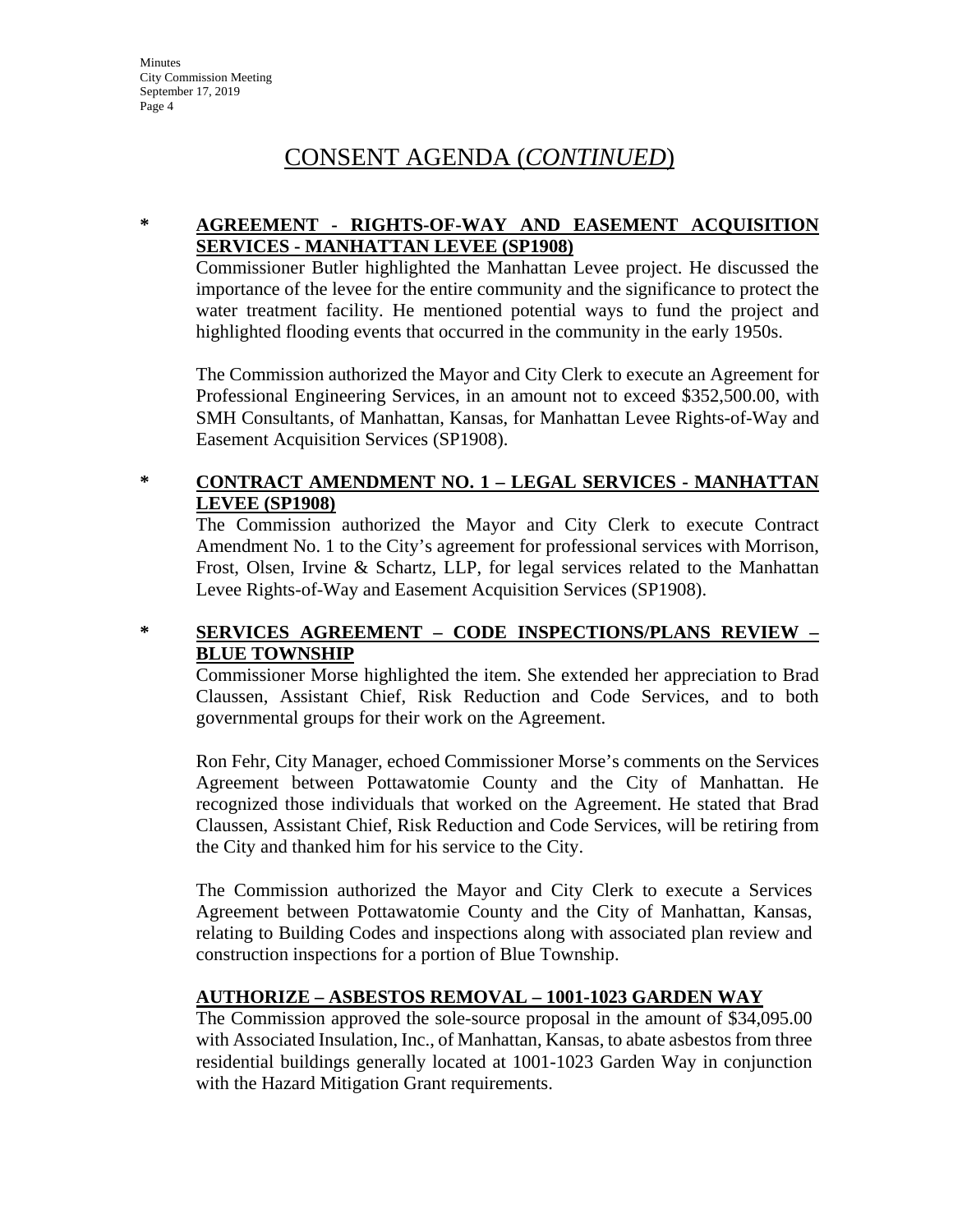### **AGREEMENTS - OUTSIDE CITY WATER AND SEWER SERVICES - 4610 SKYWAY DRIVE (REDLINE AUTO CONSULTING, LLC)**

The Commission authorized the Mayor and City Clerk to execute Agreements with Matthew Butler of Redline Auto Consulting, LLC, for outside city limits sanitary sewer service connection and water service connection for the property located at 4610 Skyway Drive, Manhattan, Kansas, Riley County.

### **LEASE PURCHASE - CITY PARKS DIVISION - COMPACT EXCAVATOR (PR1912, CIP #CP188E)**

The Commission accepted the low bid and authorized the purchase of a John Deere 26G Compact Excavator (PR1912, CIP #CP188E)for the City Parks Division from Murphy Tractor and Equipment, of Topeka, Kansas, in the amount of \$30,650.00, less trade-in of the backhoe skid loader attachment in the amount of \$4,500.00, for a net amount of \$26,150.00; and authorized City Administration to finalize and the Mayor and/or City Clerk to execute a Lease Purchase Agreement and all documents necessary with Commerce Bank/Clayton Holdings, Inc.

### **LEASE PURCHASE - UNIT 712 - CITY PARKS DIVISION - SKID STEER LOADER (PR1911)**

The Commission accepted the low bid and authorized the purchase of a skid steer loader (PR1911), Unit 712, for the City Parks Division from Whitestar Machinery, of Manhattan, Kansas, in the amount of \$39,743.46, less trade-in of the current 2016 Bobcat S630 skid steer loader in the amount of \$21,000.00, for a net amount of \$18,743.46; and authorized City Administration to finalize and the Mayor and/or City Clerk to execute a Lease Purchase Agreement and all documents necessary with Commerce Bank/Clayton Holdings, Inc.

#### **BOARD APPOINTMENTS**

The Commission approved appointments by Mayor Dodson to various boards and committees of the City.

### *Bicycle and Pedestrian Advisory Committee*

Re-appointment of Ed Kalas, 2030 Tecumseh Road, to a three-year Riley County Health Department term. Mr. Kalas' term will begin November 1, 2019, and will expire October 31, 2022.

#### *City/University Special Projects Fund Committee*

Appointment of Emily Koenig, 103 South 4th Street, to a two-year At-Large term. Ms. Koenig's term begins immediately, and will expire June 30, 2021.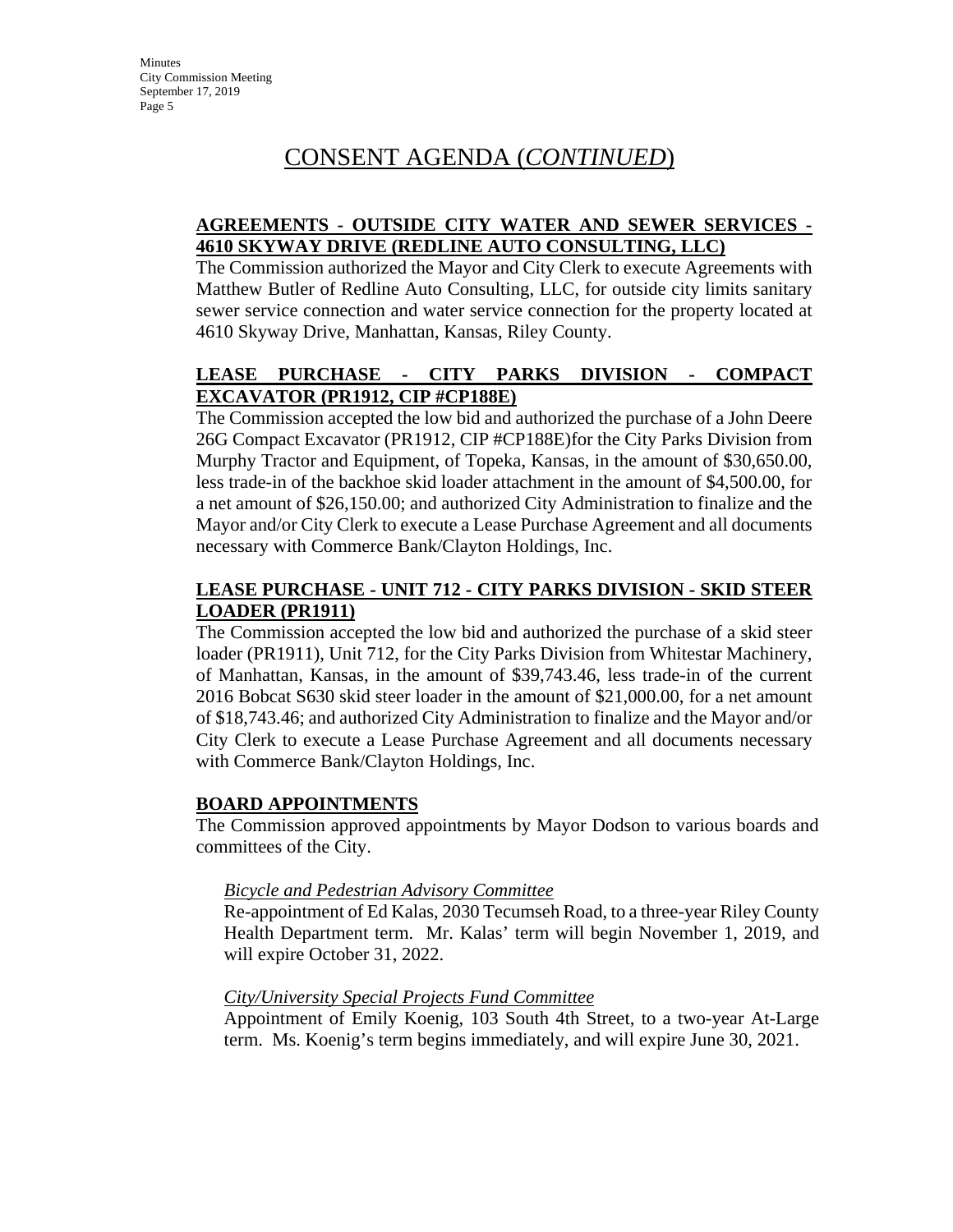### **BOARD APPOINTMENTS** *(CONTINUED)*

*Social Services Advisory Board* 

Appointment of Melissa Richards, 8601 Eagles Landing Drive, to the unexpired term of Katelyn Voorhees. Ms. Richards' term begins immediately, and will expire June 30, 2020.

Mayor Dodson opened the public comments.

Hearing no comments, Mayor Dodson closed the public comments.

Commissioner Butler moved to approve the consent agenda. Commissioner Reddi seconded the motion. On a roll call vote, motion carried 4-0.

Mayor Dodson announced that Commissioner McKee was absent from the meeting and outof-town on business.

# GENERAL AGENDA

### **FIRST READING - ADOPT - STANDARD TRAFFIC ORDINANCE FOR KANSAS CITIES, EDITION OF 2019**

Wes Garrison, Assistant City Attorney, presented an overview of the item. He highlighted the definition of the Standard Traffic Ordinance (STO), discussed the definition of electricassisted scooters, presented the proposed e-scooter regulations, and provided the Commission with the recommendation from City Administration. He then responded to questions from the Commission regarding the differences between All-Terrain Vehicles (ATVs) and Utility Task Vehicle (UTVs).

Jared Wasinger, Assistant to the City Manager, responded to questions from the Commission regarding how e-scooters would be treated in Triangle Park. He provided additional information on the item and discussed the proposed micromobility ordinance.

Mayor Dodson opened the public comments.

Hearing no comments, Mayor Dodson closed the public comments.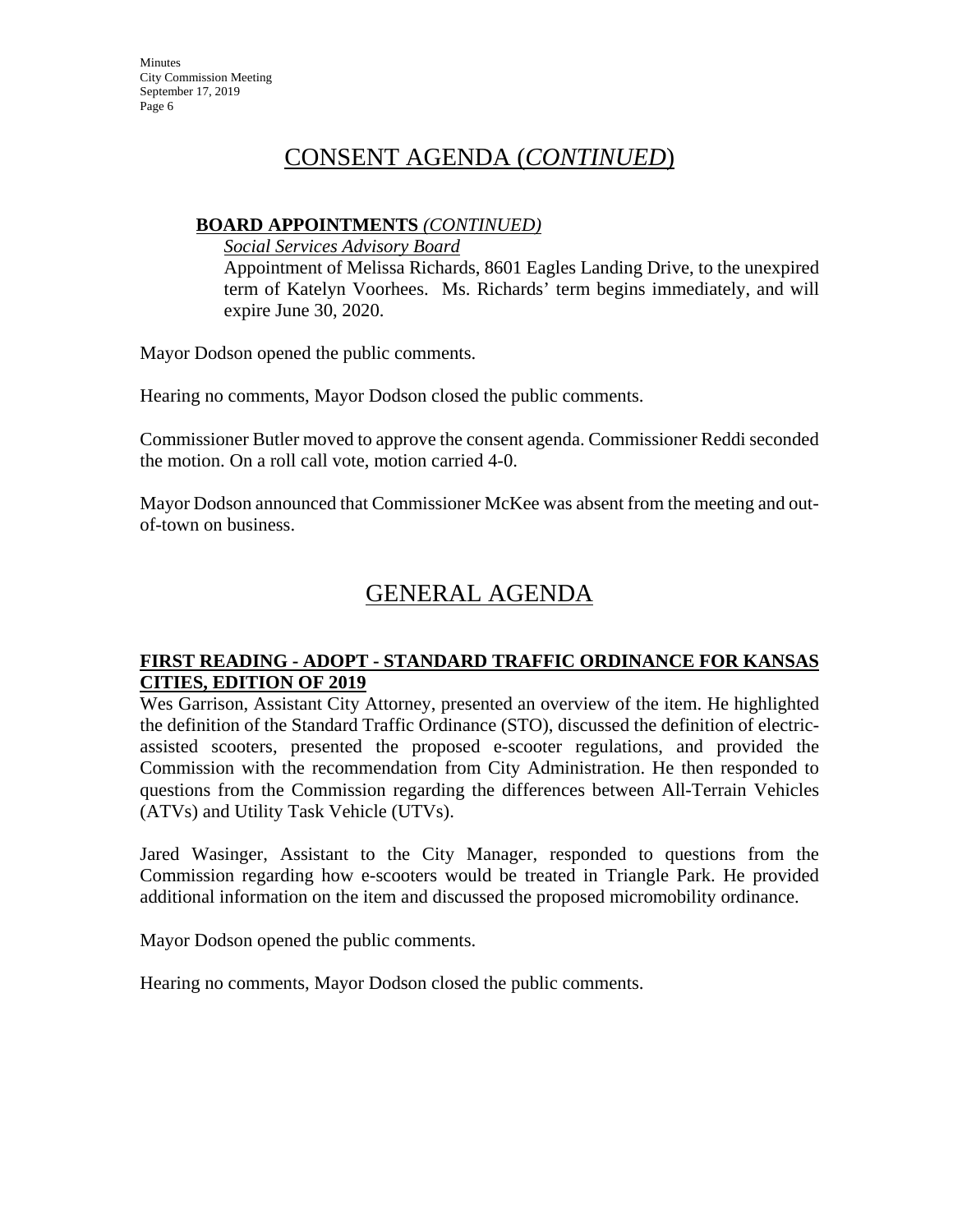#### **FIRST READING - ADOPT - STANDARD TRAFFIC ORDINANCE FOR KANSAS CITIES, EDITION OF 2019** *(CONTINUED)*

After discussion and comments from the Commission, Commissioner Reddi moved to approve first reading of an ordinance incorporating by reference the Standard Traffic Ordinance for Kansas Cities, Edition of 2019, with amendments as set forth in the ordinance. Commissioner Butler seconded the motion. On a roll call vote, motion carried 4- 0.

#### **FIRST READING - RIDING AND PARKING BICYCLES, MICROMOBILITY DEVICES AND SIMILAR DEVICES ON CITY PROPERTY AND REGULATION OF MICROMOBILITY NETWORK COMPANIES UPON CITY PROPERTY**

Wes Garrison, Assistant City Attorney, presented an overview of the item. He highlighted the proposed micromobility ordinance; addressed key concerns with use/operation, parking, and rideshare companies; highlighted Section 31-181 currently; provided a new definition for micromobility devices; and provided photographs of electric-assisted scooters, electricassisted bicycles, and self-balancing boards/hoverboards. He then responded to questions from the Commission regarding the current ordinance and proposed ordinance.

After comments from the Commission, Wes Garrison, Assistant City Attorney, explained the new Section 31-182: Bikes, micromobility devices, skateboards, roller skates, roller blades, and similar devices. He presented a table indicating locations permitted to ride in the city of Manhattan, by device; discussed Section 31-182 regarding riding in city sidewalks, parking lots, and garages as well as parking of bicycles, e-scooters, e-bicycles, and similar devices. He presented the definition of a Micromobility Network Company and highlighted the Micromobility Company Agreement that would require a Micromobility Network Company to enter into an agreement with the City prior to operation on any city streets, sidewalks, or right-of-way. He discussed Section 23-89 of the City Code that prohibits the use of all unlicensed vehicles, including motor scooters, motorcycles, minibikes, and go-cart. He said this was last amended in 1989 and the terms are outdated and unclear and, that City Administration will provide an ordinance updating Section 23-89 in the future. He then highlighted the recommendation from City Administration

Jared Wasinger, Assistant to the City Manager, responded to questions from the Commission and clarified the action for the Commission's consideration. He highlighted next steps to work with Kansas State University, Downtown, Aggieville, Manhattan Area Chamber of Commerce, and to research peer communities to determine what would be the most beneficial for the City as well as to ensure safety and compliance.

Wes Garrison, Assistant City Attorney, responded to questions from the Commission. He stated that additional research would be needed as well as further investigation on geofencing and enforcement provisions.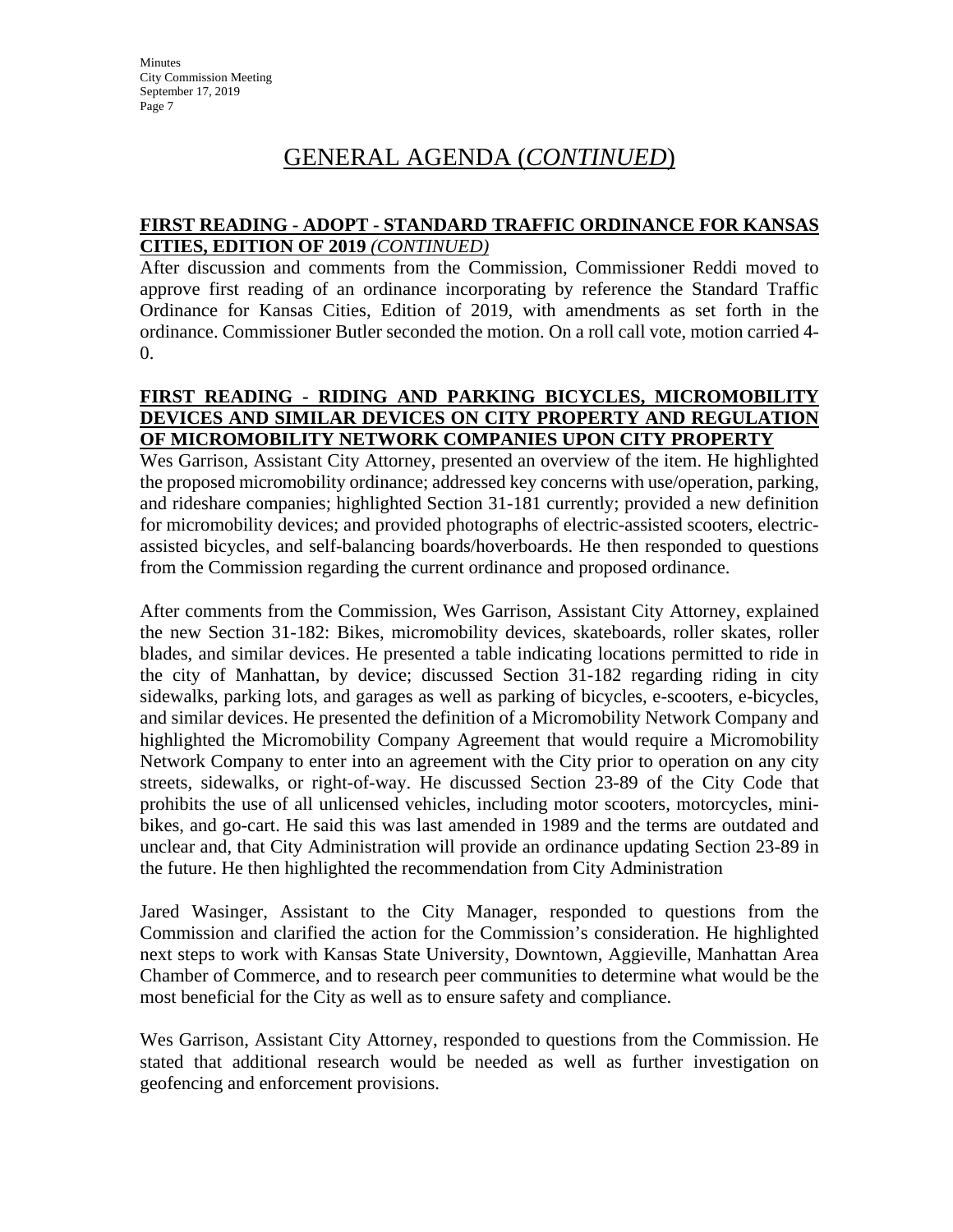#### **FIRST READING - RIDING AND PARKING BICYCLES, MICROMOBILITY DEVICES AND SIMILAR DEVICES ON CITY PROPERTY AND REGULATION OF MICROMOBILITY NETWORK COMPANIES UPON CITY PROPERTY**  *(CONTINUED)*

Jared Wasinger, Assistant to the City Manager, informed the Commission that they would work with the stakeholders and bring the item back to the Commission as part of the selection process to select the best company for the City.

Wes Garrison, Assistant City Attorney, and Jared Wasinger, Assistant to the City Manager, responded to additional questions from the Commission on the item regarding micromobility devices on private property and on campus. They stated that Kansas State University would need to create its own rules and restrictions on campus.

Mayor Dodson opened the public comments.

Linda Cook, Chief of Staff, Kansas State University, stated that she has already seen e-scooters and e-skateboards on campus, so she knows they are here and more are coming. She said that this is an attraction for young people and there are some KSU faculty that want this as well. She stated this is an environmentally efficient type of device and the University wants to ensure that regulations are worked out on campus as well as a focus on pedestrian and rider safety, particularly to prevent head injuries. She informed the Commission that the University wants to get behind this and work with the City to allow them, but wanted to work out the ordinances required to have them on campus. She stated the University does not want electronic devices in congested areas of campus, wants to ensure that speeds are regulated, and said they do not plan to enter into any contracts with any of the device companies. She indicated that geofencing will be important and reiterated that enforcement on campus is a major concern. She said that the educational process will be critical to its success and will require self-policing too. She highlighted Oklahoma State University as an example that banned e-scooters and then brought them back, with restrictions.

Jansen Penny, Student Body President, Kansas State University, informed the Commission that a survey was recently sent to students and highlighted the results of that survey. He indicated that 75 percent of the 400 respondents said they would support e-scooters on campus. He provided a breakdown of associated costs and ridership interest of the students surveyed. He stated that regulation is key for the University and for the community. He encouraged the City to look at other models and to reach an optimal solution. He then responded to questions from the Commission about the costs associated with e-scooters.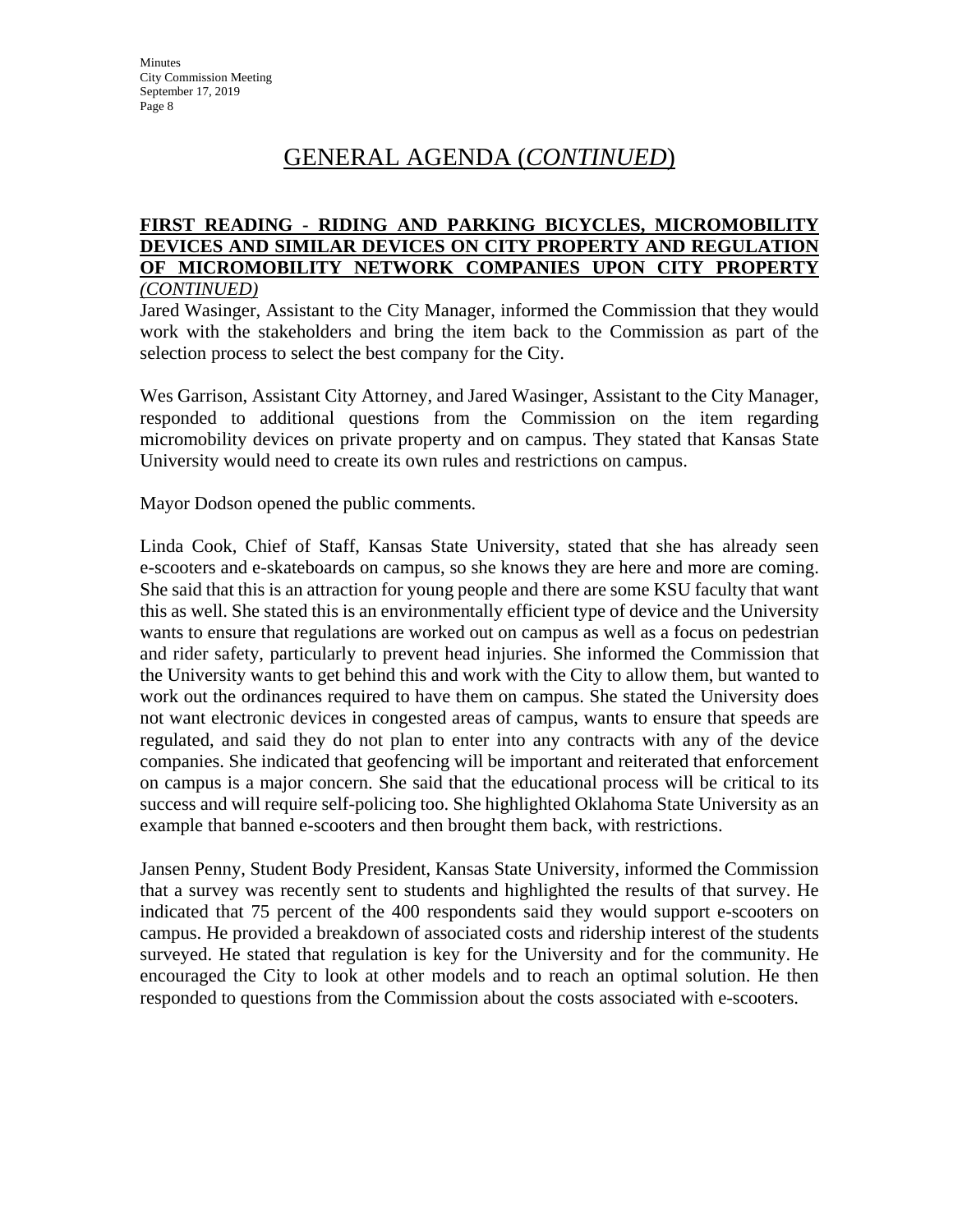#### **FIRST READING - RIDING AND PARKING BICYCLES, MICROMOBILITY DEVICES AND SIMILAR DEVICES ON CITY PROPERTY AND REGULATION OF MICROMOBILITY NETWORK COMPANIES UPON CITY PROPERTY**  *(CONTINUED)*

Gina Scroggs, Executive Director, Downtown Manhattan, Inc., updated the Commission on discussions with Downtown businesses, especially those brick and mortar businesses where their customers crosses a sidewalk and have experienced a bike colliding with a pedestrian. She informed the Commission that there are signs posted, but people continue to use their bikes on the sidewalks and accidents are occurring. She stated that businesses can selfpolice; however, they rely on ordinances and enforcement. She voiced concerns in how this would be regulated and enforced. She stated that nobody is totally against this, but wanted the District to remain a walkable and safe area for everyone.

Hearing no other comments, Mayor Dodson closed the public comments.

Commissioner Morse stated that she was pleased to find the word micromobility to define all these variables. She said the devil is in the details regarding a future agreement. She stated safety is paramount and voiced concerns with pedestrian safety also. She said that geofencing would be counted on to be used for more crowded and restricted areas.

Commissioner Butler stated that an ordinance is a good first step and the second step, will be to decide if the City wants to do an agreement with one of those companies or not. He also wanted something to be in place for the private individual buying an e-scooter.

Commissioner Reddi stated that safety is key and wanted to work with Kansas State University as well as incorporate information from the Student Government Association. She also wanted additional data and feedback on geofencing, speed restrictions, and safety experienced with other communities that have implemented micromobility device policies.

Wes Garrison, Assistant City Attorney, responded to additional questions from the Commission regarding pedestrian safety and the operation of micromobility devices.

Mayor Dodson stated that educating and informing citizens will be paramount as e-scooters become more prevalent in the community. He said as these devises are emerging, we need to reinforce the education aspect so that people are not surprised between pedestrians and those using e-scooters. He said there needs to be a balance and consideration to safety on the streets and sidewalks. He discussed the importance to achieve mobility and trying to get some people out of cars and using these devises to reduce traffic and parking issues as well as additional thought will be necessary on where e-scooters are parked and stored. He voiced appreciation with the work that has been done to-date and thanked Kansas State University and the community for providing input on the subject.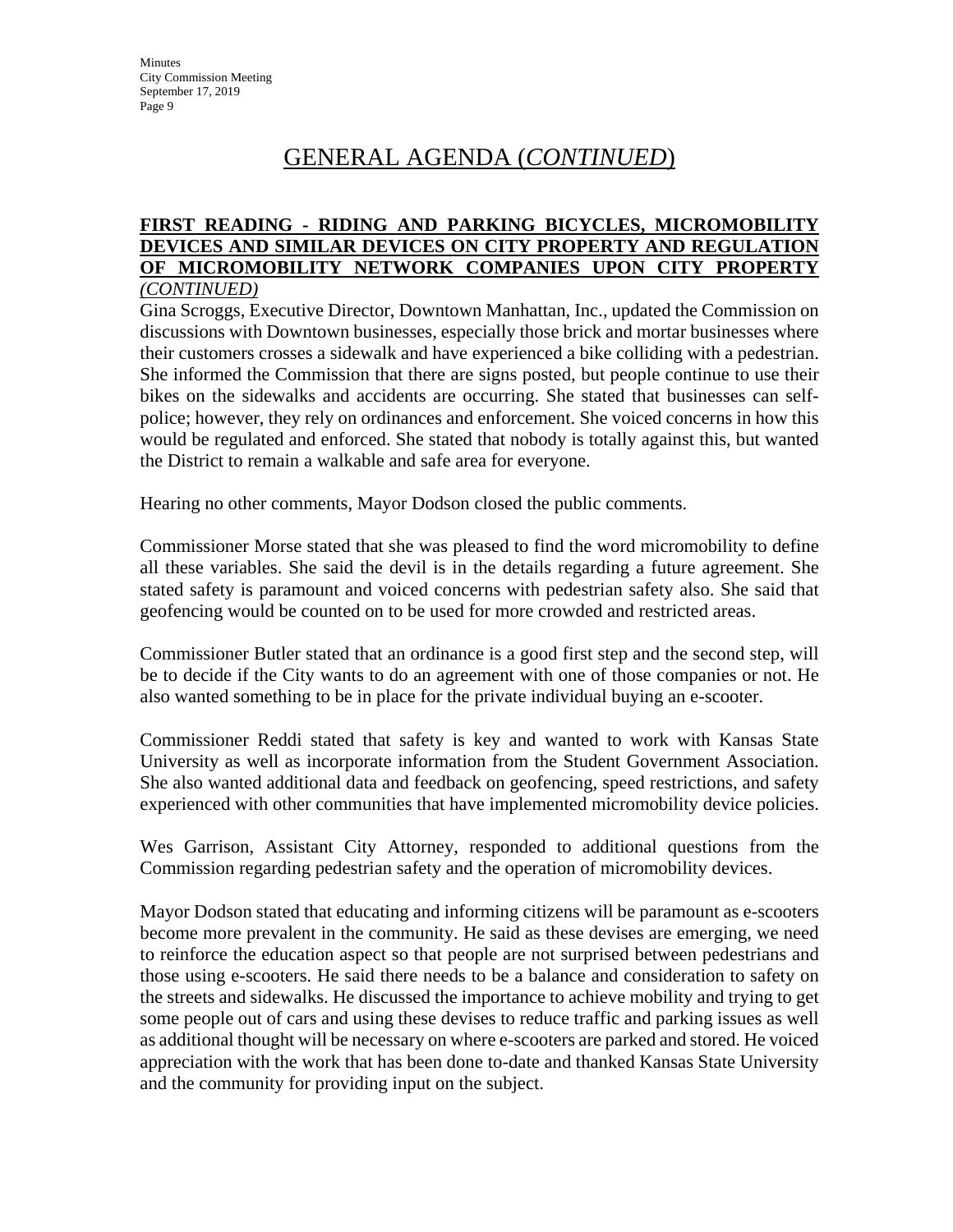#### **FIRST READING - RIDING AND PARKING BICYCLES, MICROMOBILITY DEVICES AND SIMILAR DEVICES ON CITY PROPERTY AND REGULATION OF MICROMOBILITY NETWORK COMPANIES UPON CITY PROPERTY**  *(CONTINUED)*

After discussion and comments from the Commission, Commissioner Butler moved to approve first reading of an ordinance amending Article V of Chapter 31 of the Code of Ordinances, relating to the riding and parking of bicycles, micromobility devices, skateboards and similar devices upon certain City properties; and relating to the operation of micromobility network companies upon City property. Commissioner Reddi seconded the motion. On a roll call vote, motion carried 4-0.

#### REQUEST FOR PROPOSALS/STATEMENT OF QUALIFICATIONS **CONSTRUCTION MANAGER AT-RISK - AGGIEVILLE PARKING GARAGE (AG1903) AND LARAMIE STREET IMPROVEMENTS (AG1902)**

Mayor Dodson provided an overview of the item and why it was on the General Agenda.

Jason Hilgers, Deputy City Manager, presented an overview of the item. He highlighted the Request for Proposals/Qualificationss process, discussed the Construction Manager At-Risk (CMAR) and cost estimate of the parking garage, explained the process of a CMAR, and provided the CMAR timeline from issuing the RFP to the Commission considering an agreement. He highlighted the improvements proposed for Aggieville and stated there would a City Commission Work Session on November 26, 2019, to provide an update on Aggieville. He reviewed the action being requested for consideration and asked that the Commission appoint a City Commissioner to serve on the Selection Committee. He then responded to questions from the Commission on the CMAR process.

After further discussion, Jason Hilgers, Deputy City Manager, responded to additional questions from the Commission and clarified the advantages in using at CMAR process for this project.

Ron Fehr, City Manager, provided additional clarification regarding the CMAR process and provisions.

Mayor Dodson opened the public comments.

Hearing no comments, Mayor Dodson closed the public comments.